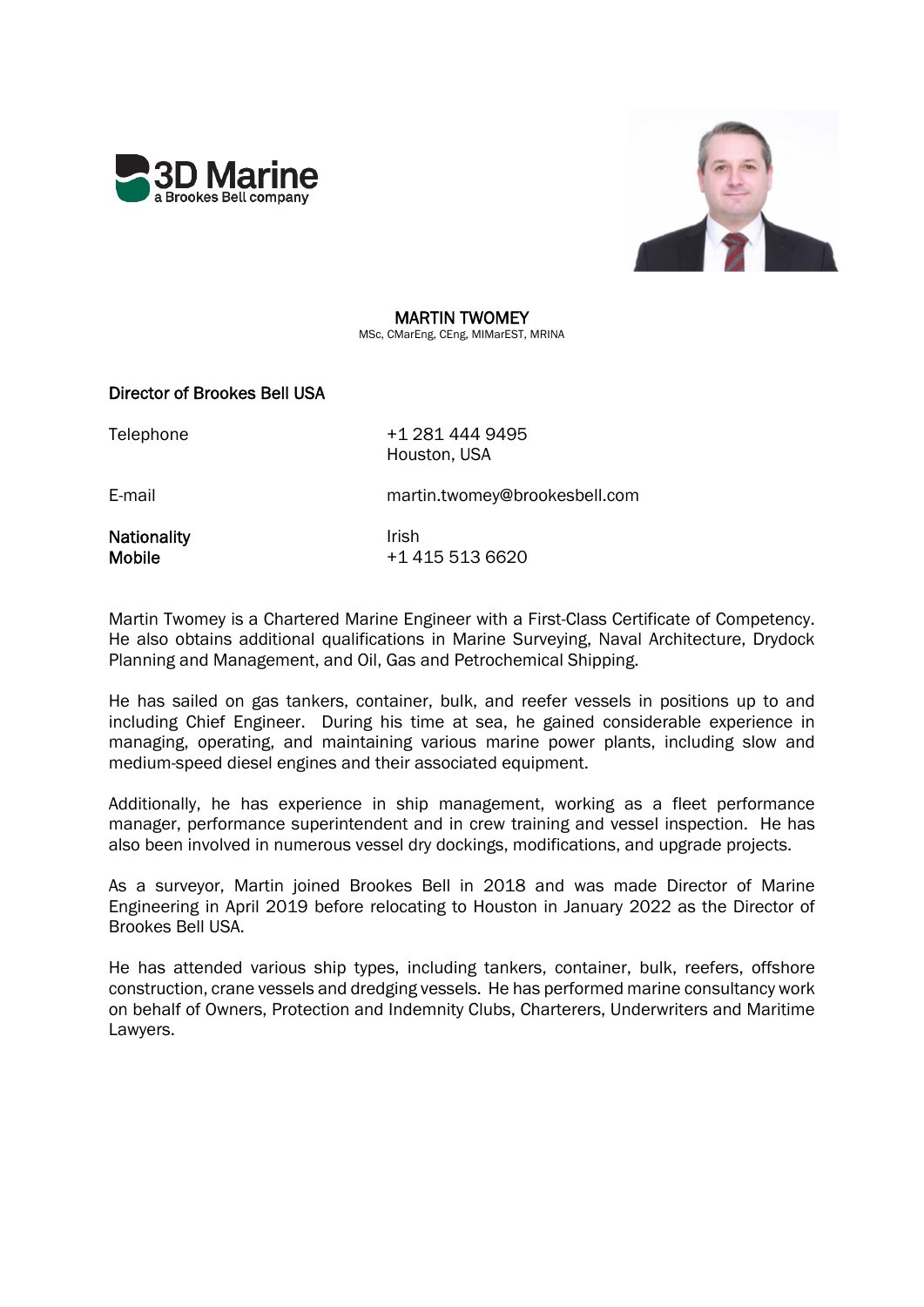MARTIN TWOMEY CONTINUATION

2

### Professional Qualifications

Class 1 Chief Engineer Licence (unlimited). Chartered Engineer / Chartered Marine Engineer Survey & Examination of Lifting Appliances / Cranes B&W ME Engine Training Course MAN B&W MC Engine Training Course Advanced gas tanker training course Advanced firefighting training High Voltage Training – Management Level Train the Trainer - Level 1 / Level 2

GL-DNV Energy Efficiency Onboard

## Academic Qualifications

MSc in Marine Surveying, Ship Design & Management

NDipEng in Marine & Plant Engineering

Diploma in Marine Surveying, specialist modules in Marine Engineering Systems and ISM Surveys

Diploma in Oil, Gas & Petrochemical Shipping

Certificate in Naval Architecture

Certificate in Drydock Planning & Management

#### Professional Associations

Member of the Institute of Marine Engineering, Science and Technology (MIMarEST)

Member of the Royal Institute of Naval Architecture (MRINA)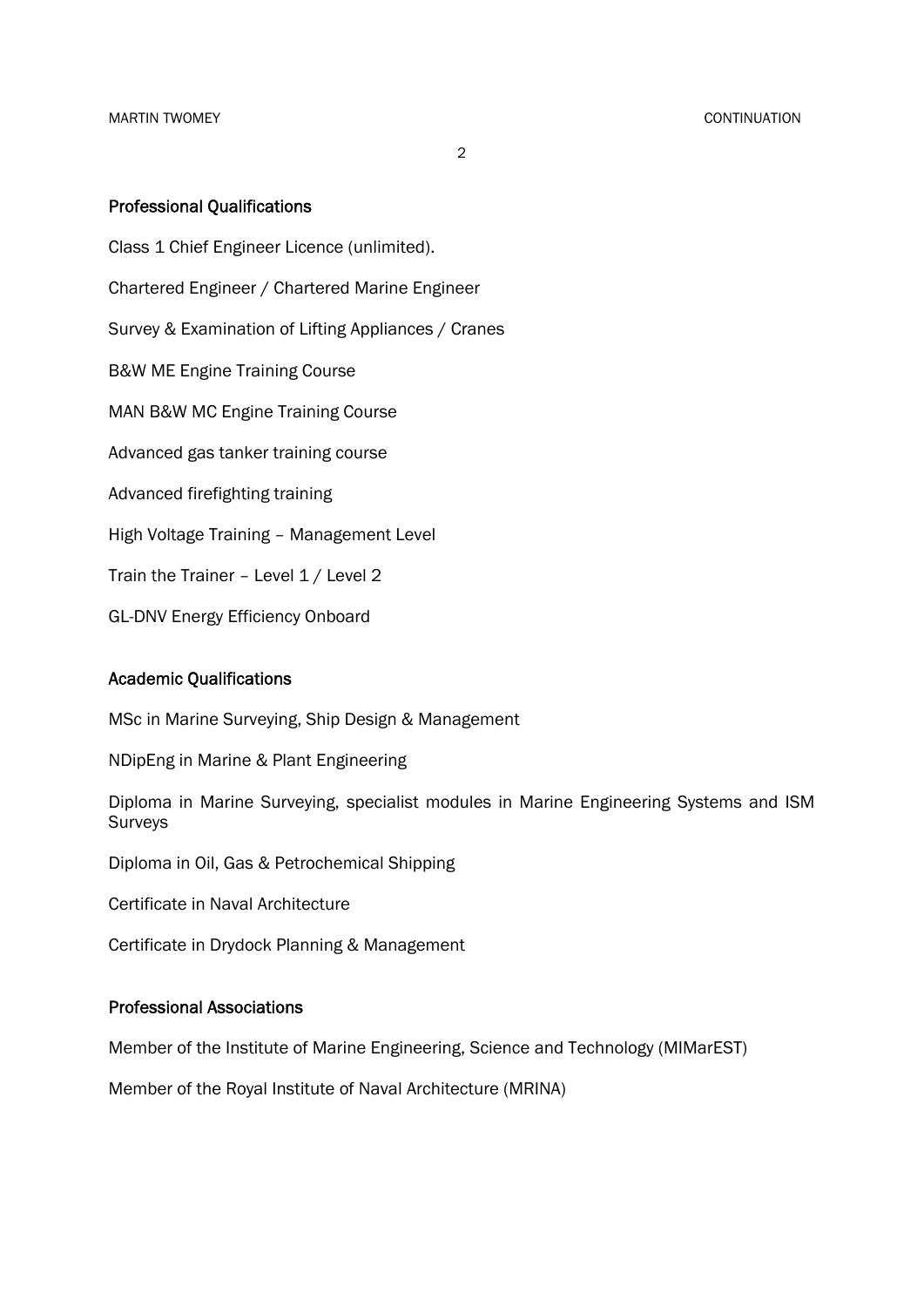3

#### Previous Employment History

Ship management with ER Schiffahrt, Hamburg - Positions included Fleet Performance Manager, Performance Superintendent, and as a Marine Engineer as part of their Performance Support Team, with experience in the following ship management activities:

Vessel inspections, condition surveys, pre-docking inspections, sale & purchase surveys On/off-hire surveys, damage surveys, H&M surveys, P&I cases Internal audits, ISM, MLC, ISO 9001, 14001, 18001, 50001 PSC/Flag State/Class/vetting inspections Maintenance planning/budget planning and OPEX Energy efficiency, engine performance monitoring, bunker management and claims Risk assessment, safety audits, safe working practices Marine operations, customer relations, third party management activities Navigational audits, MARPOL inspections and audits Crew training and appraisal

### Sea-Going Employment

Sea-going experience as a Chief Engineer with ER Schiffahrt on container and bulk vessels

Sea-going experience from Cadet to Chief Engineer on LPG tankers, reefer vessels and container vessels with Delta Marine